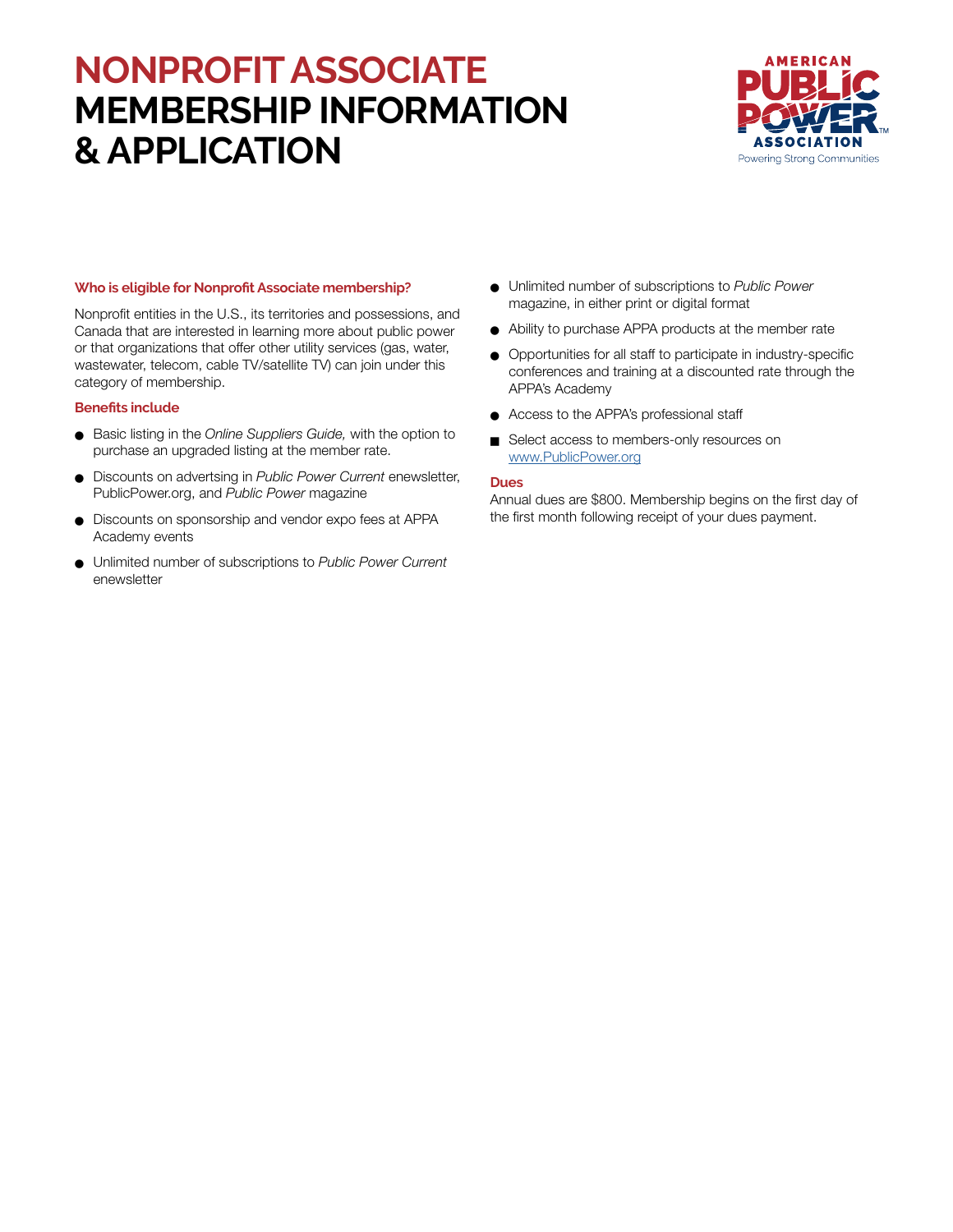# **NONPROFIT ASSOCIATE MEMBERSHIP INFORMATION & APPLICATION**

Telephone Email



# **Primary contact information**

The primary contact should be the person to whom the APPA communicates information about membership benefits, updates, invoices, etc.

| Name                                              |                                                                                                               |       |     |
|---------------------------------------------------|---------------------------------------------------------------------------------------------------------------|-------|-----|
| Title                                             |                                                                                                               |       |     |
| Company                                           |                                                                                                               |       |     |
| Address                                           |                                                                                                               |       |     |
| City                                              |                                                                                                               | State | Zip |
| Telephone                                         | Email                                                                                                         |       |     |
| <b>Online Suppliers Guide contact information</b> | The directory contact should be the person whom public power buyers contact about your products and services. |       |     |
| Name                                              |                                                                                                               |       |     |
| Title                                             |                                                                                                               |       |     |
| Company                                           |                                                                                                               |       |     |
| Address                                           |                                                                                                               |       |     |
| City                                              |                                                                                                               | State | Zip |

Website